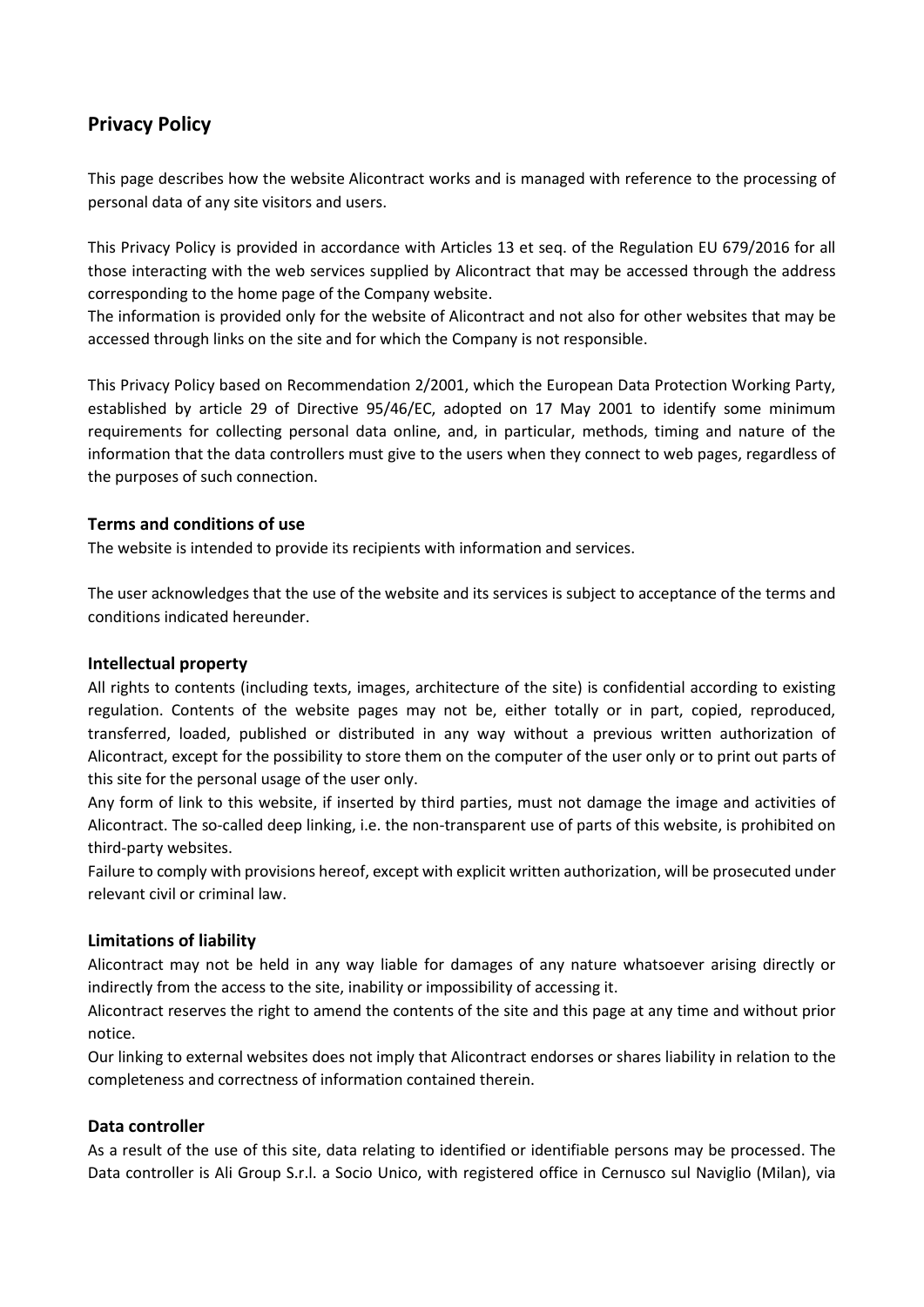Gobetti, 2a - Villa Fiorita. The Data controller processes data in accordance with principles of fairness, lawfulness, transparency and protection of confidentiality and rights of the users.

## **Place and methods of data processing**

Processing relating to web services of this site takes place at the registered office of Ali Group S.r.l. a Socio Unico and is handled by dedicated internal staff, or occasionally, by the staff entrusted with system maintenance.

Data collected while using the website are exclusively processed by authorized persons, with automated and non-automated tools, for the time strictly necessary to achieve the purposes for which they were collected (information on the website provides details on time limits for retention of data collected).

As required by law, to prevent the loss of data and the illegal or improper use, adequate safety measures are in place, with the aim of guaranteeing confidentiality and avoiding undue access by third parties or unauthorized staff.

### **Types of data processed**

### **Anonymous navigation data**

The computer systems and software procedures used to operate this website acquire, during their normal operation, some personal data whose transmission is implicit in the use of Internet communication protocols. Such information is not collected to be associated with identified interested parties, but by their very nature it might, through processing and association with data held by third parties, make it possible to identify the users.

This category of data includes IP addresses or domain names of the computers used by users connecting to the site, the addresses in the Uniform Resource Identifier (URI) notation of the requested resources, the time of the request, the method used to submit the request to the server, the size of the file obtained in response, the numerical code indicating the status of the response given by the server (successful, error, etc.) and other parameters relating to the operating system and the user's computer environment.

These data are used for the sole purpose of obtaining anonymous statistical information on the use of the site and to check its proper operation. The data could be used to ascertain responsibility in the event of computer crimes against the site.

#### **Data provided voluntarily by the user**

The voluntary, explicit and facultative submittal of e-mails to the addresses indicated on this site implies the subsequent acquisition of the sender's address, necessary to reply to requests, as well as of any other personal data included therein.

#### **Cookies**

A cookie is a small text file that is sent to the user's computer when visiting a website for the first time. The file contains elements that enable the unique identification of the user's computer. For further information on the use of cookies on this website please click **[here.](http://www.alicontract.com/cookie-policy.pdf)**

# **Rights of data subjects**

For further information on the processing of personal data referred herein and, in particular, to obtain the erasure, transformation into anonymous form and blocking of data processed in breach of law, to request the updating, rectification or integration, to object to their use, to get the updated list of Data processors, and to exercise the other rights under Articles 15 et seq. of the Regulation (EU) 679/2016 (GDPR), users may write to the following e-mail address[: ali.groupsrl@legalmail.it](mailto:ali.groupsrl@legalmail.it)